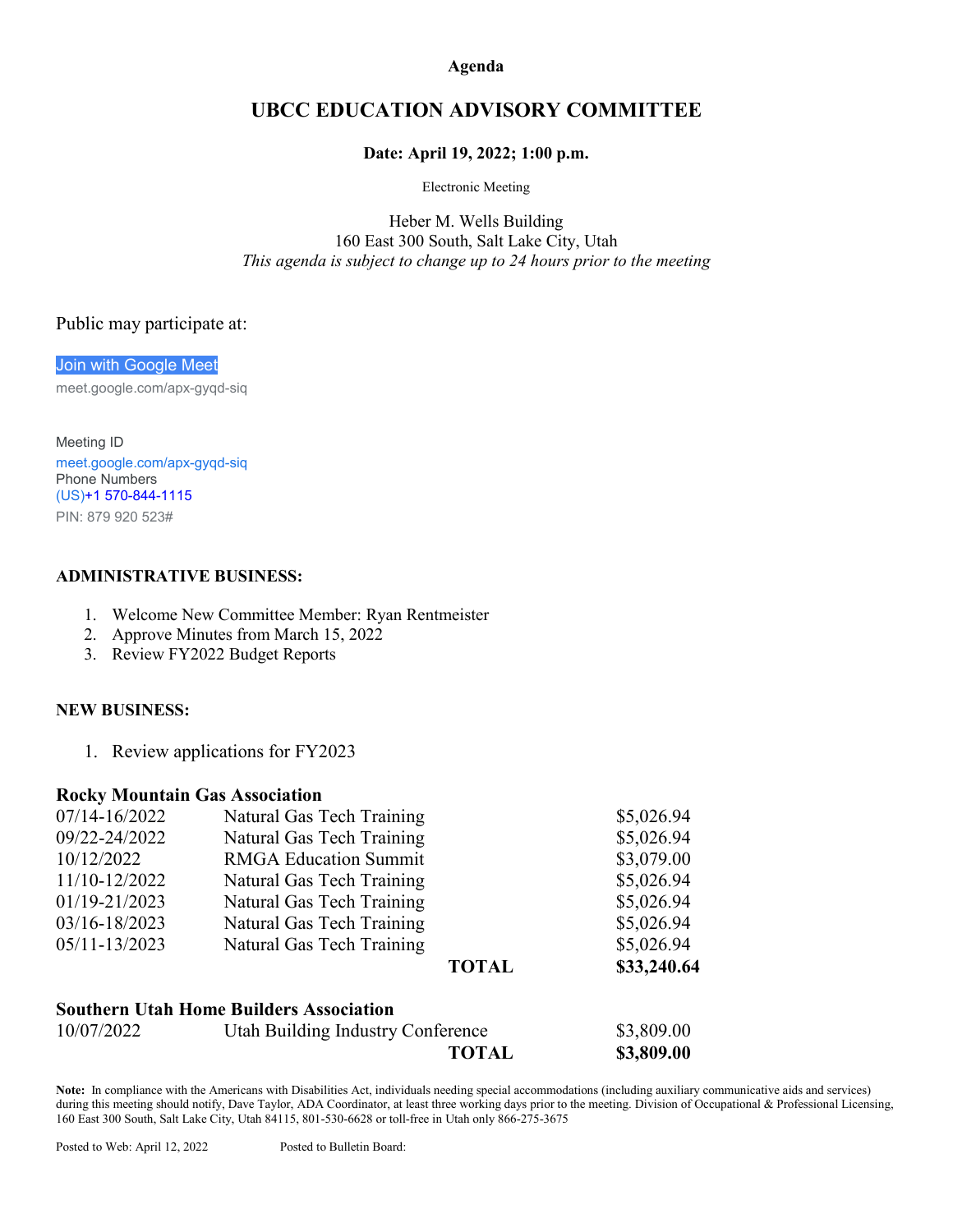| <b>ACI Intermountain Chapter</b>           |                                                           |             |
|--------------------------------------------|-----------------------------------------------------------|-------------|
| 09/15/2022                                 | <b>ACI Cold Weather Concreting</b>                        | \$750.00    |
| 10/11/2022                                 | <b>Understanding Portland Limestone Cements</b>           | \$350.00    |
| 11/08/2022                                 | <b>Combined Aggregate Gradations</b>                      | \$1,125.00  |
| 02/14/2023                                 | Low Compressive Strength Test Results                     | \$350.00    |
|                                            | <b>TOTAL</b>                                              | \$2,575.00  |
| <b>IEC</b> of Utah                         |                                                           |             |
| 08/09-10/2022                              | NEC Branch Circuits & Feeders                             | \$1,200.00  |
| 09/26-27/2022                              | NEC Branch Circuits & Feeders                             | \$1,940.24  |
| 10/12/2022                                 | Grounding & Bonding                                       | \$600.00    |
| 11/15-16/2022                              | NEC Branch Circuits & Feeders                             | \$1,200.00  |
| 01/08/2023                                 | <b>NEC Common Violations/1hr NRG Consv</b>                | \$1,200.00  |
| 02/07-08/2023                              | <b>NEC Common Violations/1hr NRG Consv</b>                | \$1,200.00  |
| 02/23-24/2023                              | NEC Common Violations/1hr NRG Consy                       | \$1,200.00  |
| 03/21-22/2023                              | <b>NEC Common Violations/1hr NRG Consv</b>                | \$1,200.00  |
| 04/25-26/2023                              | NEC Common Violations/1hr NRG Consv                       | \$1,200.00  |
| 05/24-25/2023                              | NEC Common Violations/1hr NRG Consv                       | \$1,200.00  |
| 05/24-25/2023                              | NEC Branch Circuits & Feeders                             | \$1,200.00  |
| 06/03/2023                                 | <b>NEC Common Violations/1hr NRG Consv</b>                | \$1,200.00  |
|                                            | <b>TOTAL</b>                                              | \$14,540.24 |
|                                            | <b>Utah Plumbing &amp; Heating Contractor Association</b> |             |
| 09/10/2022                                 | Journeyman Test Code Review                               | \$1,000.00  |
| 10/01/2022                                 | Journeyman Test Code Review                               | \$1,000.00  |
| 10/15/2022                                 | Plumbing Code CE Class                                    | \$1,321.00  |
| 11/12/2022                                 | Plumbing Code CE Class                                    | \$1,321.00  |
| 11/19/2022                                 | Journeyman Test Code Review                               | \$1,000.00  |
| 01/21/2023                                 | Journeyman Test Code Review                               | \$1,000.00  |
| 02/25/2023                                 | Journeyman Test Code Review                               | \$1,000.00  |
| 03/24/2023                                 | <b>HVAC Contractor Code CE Class</b>                      | \$1,321.00  |
| 04/21/2023                                 | <b>HVAC Contractor Code CE Class</b>                      | \$1,321.00  |
| 05/20/2023                                 | Journeyman Test Code Review                               | \$1,000.00  |
| 06/10/2023                                 | <b>HVAC Contractor Code CE Class</b>                      | \$1,321.00  |
|                                            | <b>TOTAL</b>                                              | \$12,605.00 |
| <b>FISCAL YEAR 2023 APPLICATIONS TOTAL</b> | \$66,769.88                                               |             |
|                                            |                                                           |             |
| <b>Utah Housing Alliance</b>               |                                                           |             |

|         | <b>TOTAL</b>                           | \$17,300.00 |
|---------|----------------------------------------|-------------|
| 05/2022 | $2023$ Installation Training – Orem    | \$4,325.00  |
| 04/2022 | 2023 Installation Training – Kaysville | \$4,325.00  |
| 09/2022 | $2022$ Installation Training – Orem    | \$4,325.00  |
| 08/2022 | 2022 Installation Training – Kaysville | \$4,325.00  |

### **NEXT SCHEDULED MEETING:** Date: May 17, 2022

**Note:** In compliance with the Americans with Disabilities Act, individuals needing special accommodations (including auxiliary communicative aids and services) during this meeting should notify, Dave Taylor, ADA Coordinator, at least three working days prior to the meeting. Division of Occupational & Professional Licensing, 160 East 300 South, Salt Lake City, Utah 84115, 801-530-6628 or toll-free in Utah only 866-275-3675